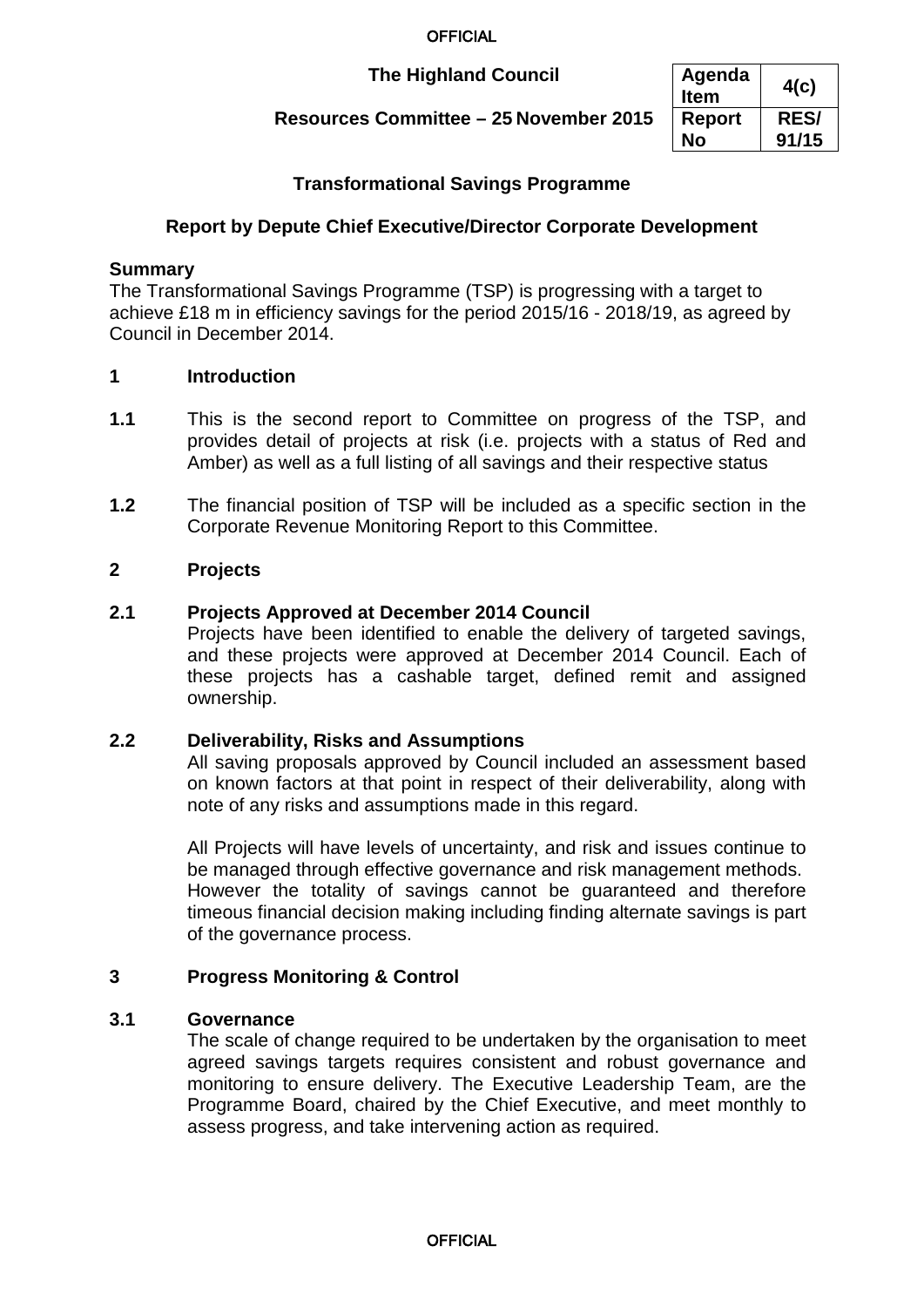## **3.2 Portfolio Management**

To ensure accountability at a senior level for the delivery of projects and savings, each project is owned by a member of the Executive Leadership Team, fulfilling the role of Portfolio Holder and ultimately accountable for the progress and delivery of the Project.

#### **3.3 Project Lead**

Each project has an identified Project Lead, responsible for the day to day management of the project and reporting progress to the portfolio holder.

#### **3.4 Reporting**

The reporting mechanism to each portfolio holder is the same, providing a consistent approach across the organisation that will ensure greater transparency and auditability.

#### **3.5 Project Status**

All Projects are assessed on their status in terms of progress against their respective targets, and the table below lists the status colours allocated and what these mean. This approach provides visibility of where specific projects are in need of attention (i.e. projects with a status of Red and Amber).

| <b>COLOUR</b> | Because                                                                                                                                                                               |
|---------------|---------------------------------------------------------------------------------------------------------------------------------------------------------------------------------------|
| <b>RED</b>    | Project is delayed, over budget or out with quality criteria. Immediate action<br>including up to executive leadership action required - recovery will take extra<br>ordinary effort. |
| AMBER         | Project may be at risk if issues are not addressed, however situation is<br>recoverable with specific management actions.                                                             |
| YELLOW        | Project has some issues that need watching but no immediate action is required<br>to remain on track in terms of delivering savings.                                                  |
| GRFFN         | Everything is, as should be                                                                                                                                                           |

#### **3.6 Scrutiny**

Officers from the Corporate Improvement Team meet with each project lead and their respective portfolio holders on a monthly basis to assess progress against plan. These meetings provide the opportunity to discuss any risks or issues and recommended mitigating actions. The output of these meetings is presented in a monthly report to the Executive Leadership Team, highlighting exceptions, risk and issues, and recommending remedial action as required.

#### **3.7 Support**

As well as being responsible for the delivery of a number of key projects, the Corporate Improvement Team provide support and advice (e.g. project and change management) where required to project leads across all TSP projects. In addition to this support, where certain projects are in need of attention, the Chief Executive will call on officers to act as "Trouble shooters", working alongside projects leads and portfolio holders to objectively assess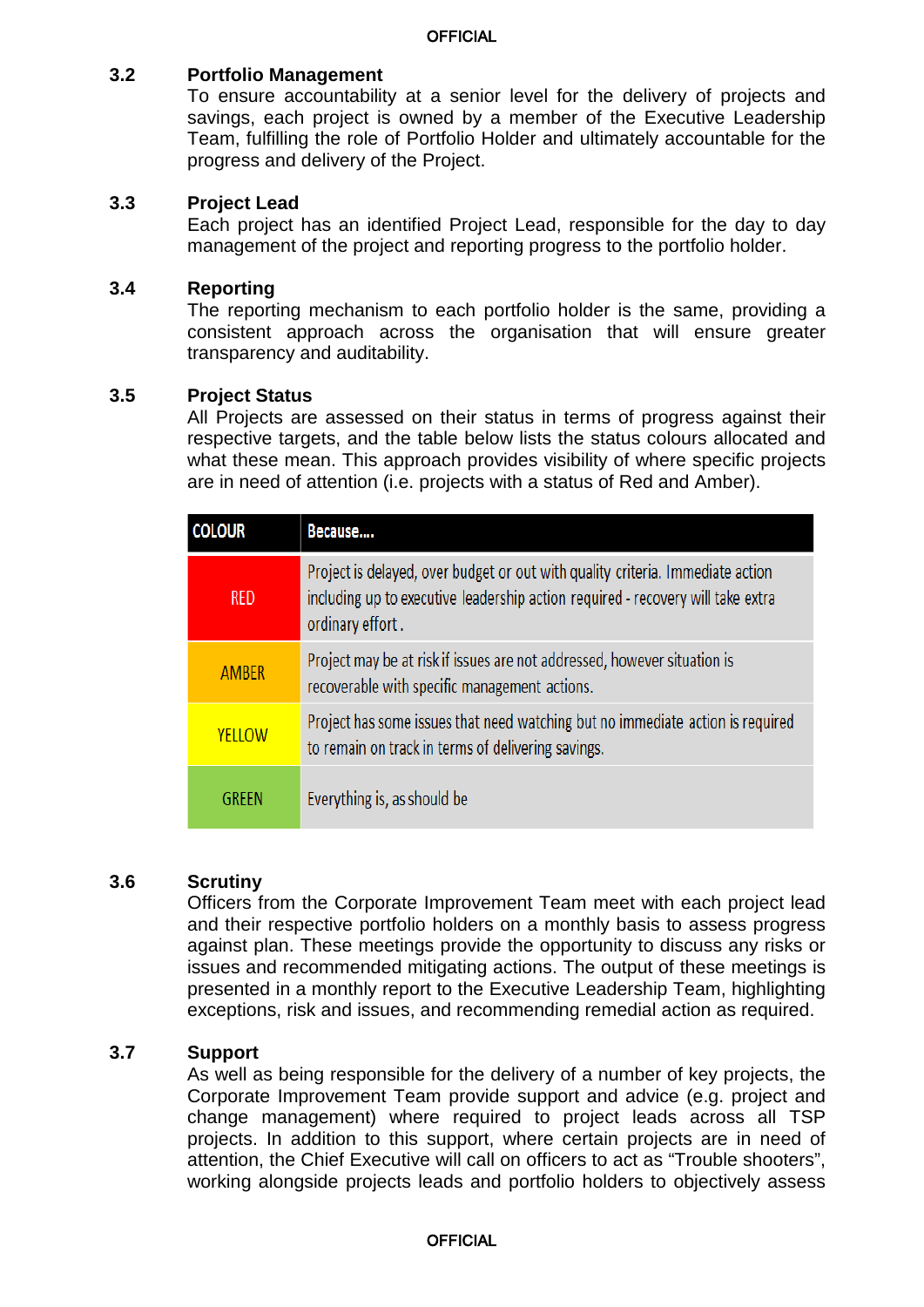issues and problems, and identify solutions where practical to do so.

# **4 Programme Progress & Status**

**4.1** The following provides a running total of 2015/16 savings and the savings delivered against the overall target:



**2015/16 (target = £3.91 m): Achieved 64%; Remaining 36%**



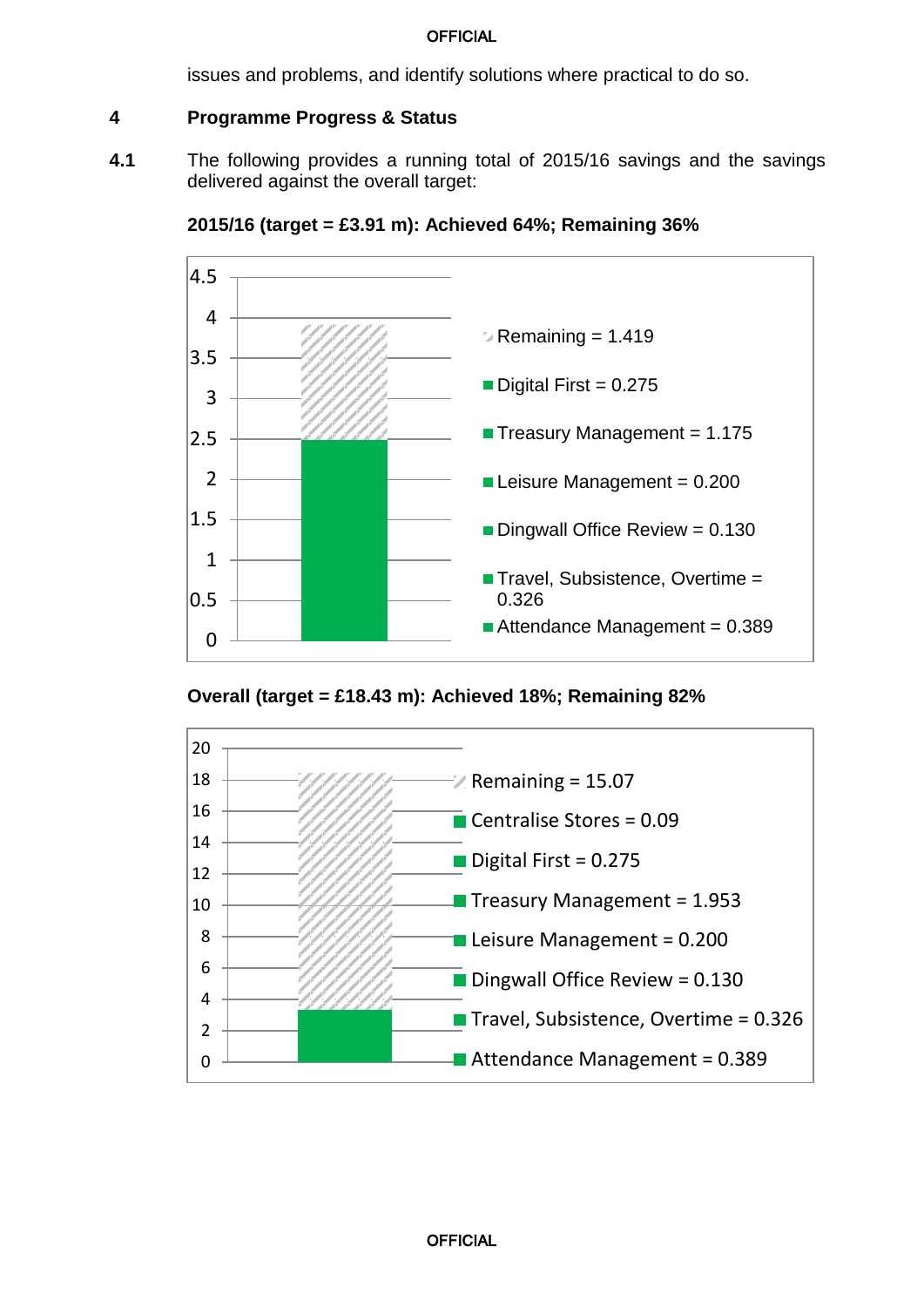- £20,000,000 £18,000,000 £2.1m savings £16,000,000 £14,000,000 £12.000.000 Target £10,000,000 Projection £8,000,000 £6,000,000 £4,000,000 £2,000,000 £0 15/16 16/17 17/18 18/19
- **4.2** The following presents a forecast of savings based on current project status:

**4.3** The full list of Projects is shown at Appendix 1, and shows the status of each years saving

## **5 Project Exceptions (Reds and Ambers)**

**5.1** The status for all savings in each year has been assessed, and the following details the actions to be taken against any with a Red or Amber status. These actions include a change to the timing of saving, specific intervention to deliver the saving as planned, and to seek alternate savings where assessed as non-deliverable.

#### **5.2 Red Status – Red projects (11) account for £1.50 m of TSP savings**

| <b>Project</b>                                                                                                                                                                            | Year  | <b>Saving</b><br>£m | <b>Action</b>                                                                                                |
|-------------------------------------------------------------------------------------------------------------------------------------------------------------------------------------------|-------|---------------------|--------------------------------------------------------------------------------------------------------------|
| <b>Support for Council</b>                                                                                                                                                                | 16/17 | 0.231               |                                                                                                              |
| <b>Renewable Projects</b><br>Capital investment in wind                                                                                                                                   | 17/18 | 0.116               |                                                                                                              |
| farms, solar panels and<br>exploitation of methane<br>gas from Longman landfill<br>site to generate electricity                                                                           | 18/19 | 0.136               | <b>Chief Executive to</b><br>assign officers, to work<br>alongside project leads<br>and portfolio holders to |
| <b>P&amp;D Services</b><br>Levy a fee for accelerating<br>the delivery of discharge of<br>conditions for large scale<br>projects (generally<br>renewables) within<br>specified timescales | 15/16 | 0.040               | objectively assess<br>issues and problems<br>preventing progress,<br>and identify solutions                  |
| <b>Share Support Services -</b>                                                                                                                                                           | 16/17 | 0.040               | Portfolio holder to                                                                                          |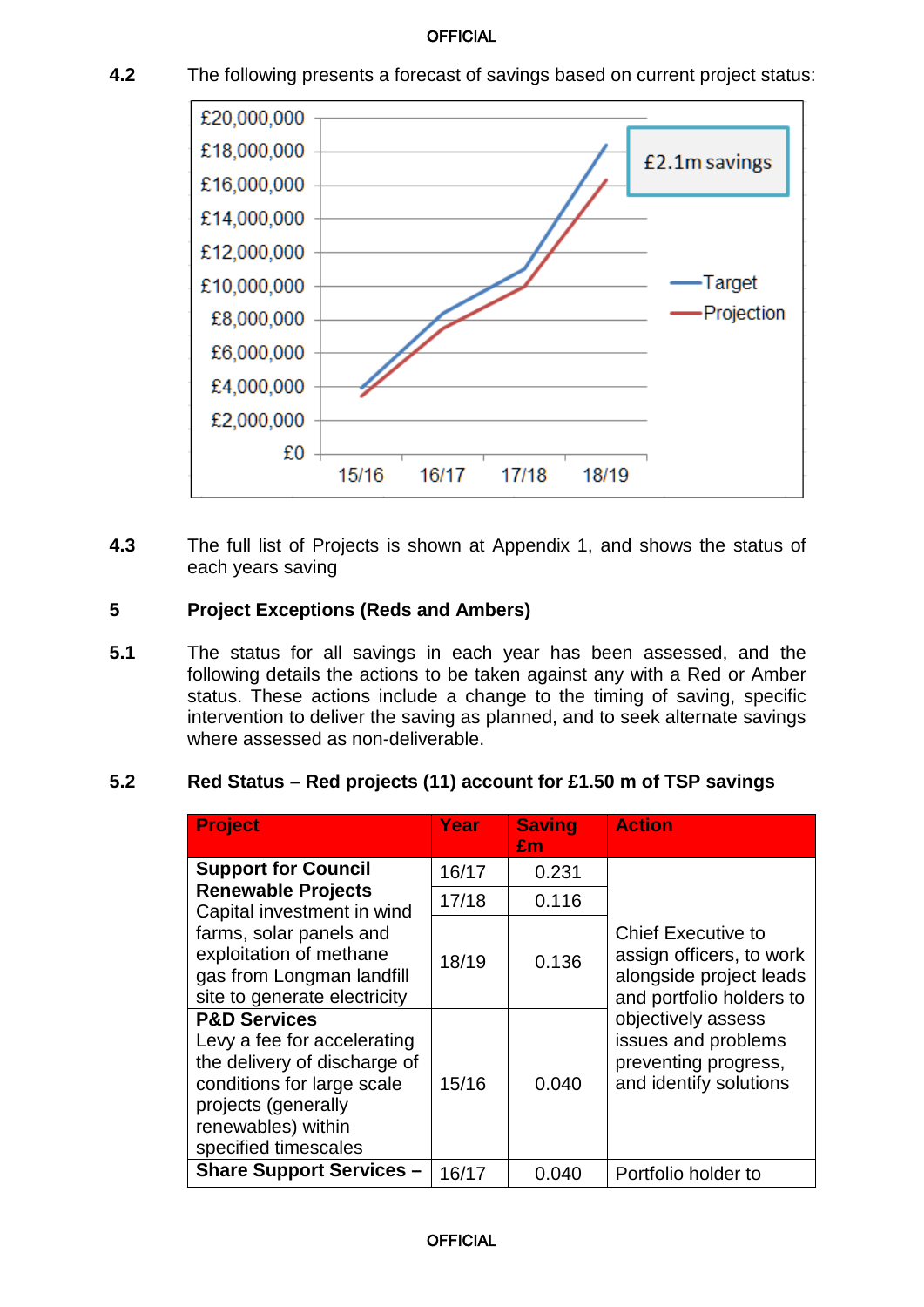| <b>Building Standards</b><br>Lead agency model with<br>Moray Council being<br>explored<br><b>Share Support Services -</b><br><b>Trading Standards</b><br>Lead agency model with<br>Moray Council being<br>explored   | 16/17 | 0.040 | investigate alternative<br>approach by<br>considering other<br>Council delivering the<br>services on behalf of<br>Highland                                                                                                                                                                                                                                                 |
|----------------------------------------------------------------------------------------------------------------------------------------------------------------------------------------------------------------------|-------|-------|----------------------------------------------------------------------------------------------------------------------------------------------------------------------------------------------------------------------------------------------------------------------------------------------------------------------------------------------------------------------------|
| <b>Transport Programme</b><br>Seeking contract variation<br>opportunities for school<br>and public bus services<br>provision; home-to-school<br>transport efficiencies;<br>future services provision<br>re-tendering | 15/16 | 0.367 | £250k saving to be<br>delivered 15/16 -<br>recommend to<br><b>Resources Committee</b><br>that remaining years<br>savings are re-profiled                                                                                                                                                                                                                                   |
| <b>Waste Disposal -</b><br><b>Anaerobic Digestion</b><br>Develop and operate<br>Anaerobic Digestion plant<br>to produce renewable<br>power and heat from food<br>and garden waste                                    | 18/19 | 0.200 | The proposal was to<br>save £200k through<br>the construction and<br>operation of an<br>anaerobic digestion<br>plant. The proposal<br>was examined by<br>external consultants<br>who concluded that<br>our existing practice<br>offered better value.<br>Recommend to<br><b>Resources Committee</b><br>that saving not<br>deliverable -<br>alternative to be<br>identified |
| <b>Supporting Community</b><br><b>Organisations</b><br>Support to community<br>groups to run services for<br>their community as an<br>alternative to council<br>provision of service                                 | 15/16 | 0.050 | Recommend to<br><b>Resources Committee</b><br>to move 15/16 (£50k)<br>and 16/17 (£200k)<br>savings into 17/18 and<br>18/19                                                                                                                                                                                                                                                 |
| <b>Mobile Service Delivery</b><br>Roll out of processes<br>developed for Housing in<br>support of mobile working,<br>scheduling and<br>appointments                                                                  | 15/16 | 0.128 | £40k saving to be<br>delivered 15/16 -<br>recommend to<br><b>Resources Committee</b><br>that 15/16 savings<br>balance of £88k be<br>carried forward to<br>16/17                                                                                                                                                                                                            |
| <b>Shared Services -</b><br><b>Business Support</b><br><b>Shared Service opportunity</b>                                                                                                                             | 16/17 | 0.100 | Recommend to<br><b>Resources Committee</b><br>that alternative saving                                                                                                                                                                                                                                                                                                      |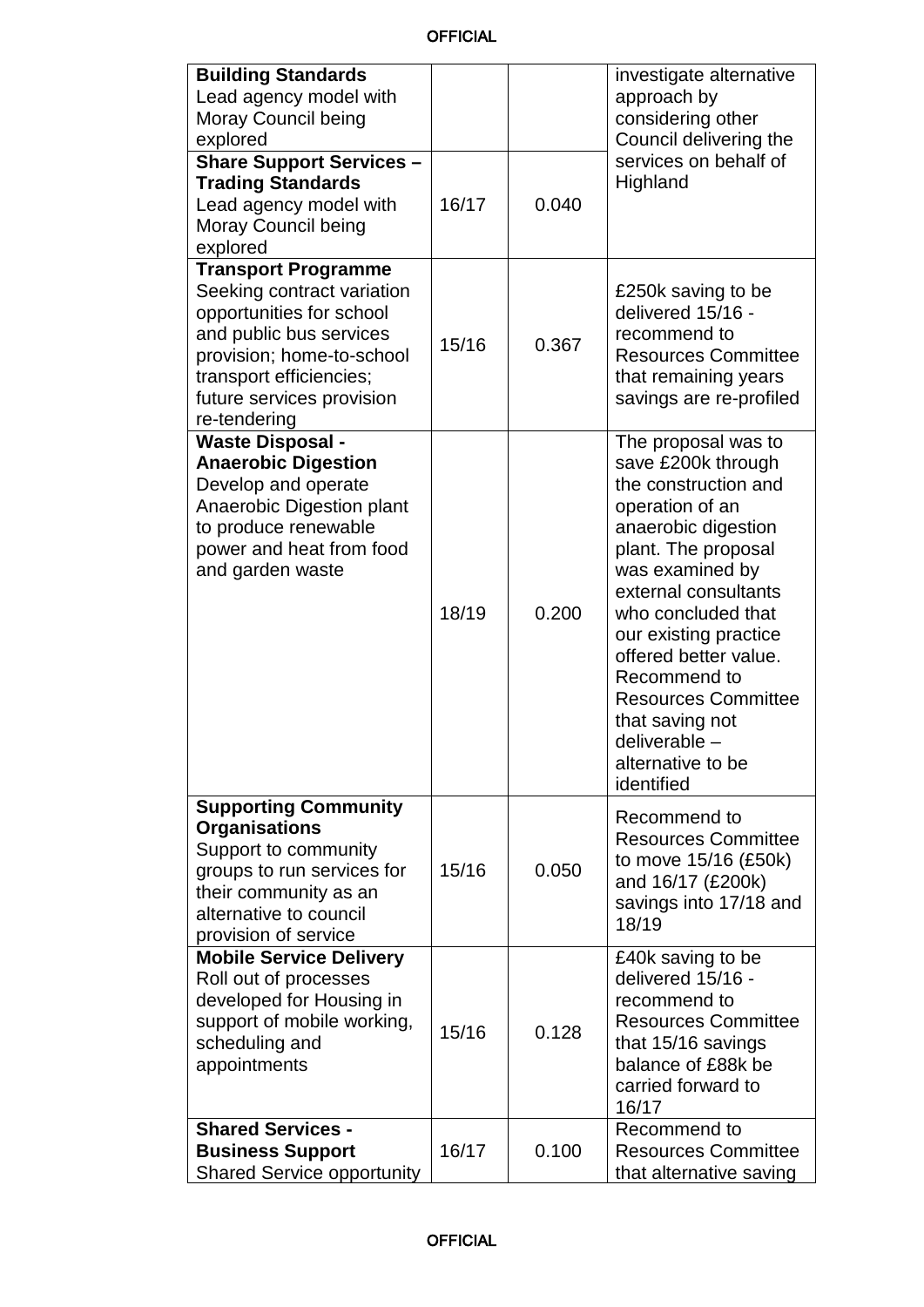| through more effective<br>working across public<br>sector bodies within and<br>outwith Highland                                                                                                       |       |       | to be found                                                              |
|-------------------------------------------------------------------------------------------------------------------------------------------------------------------------------------------------------|-------|-------|--------------------------------------------------------------------------|
| <b>Shared Services -</b><br><b>Learning &amp; Development</b><br><b>Shared Service opportunity</b><br>through more effective<br>working across public<br>sector bodies within and<br>outwith Highland | 15/16 | 0.025 | NHS to be contacted<br>to assess potential for<br>shared services; If no |
| <b>Shared Services - Health</b><br>& Safety<br><b>Shared Service opportunity</b><br>through more effective<br>working across public<br>sector bodies within and<br>outwith Highland                   | 15/16 | 0.025 | interest, then<br>alternative savings to<br>be identified                |

# **5.3 Amber Status – Amber projects (11) account for £4.49 m of TSP savings**

| <b>Project</b>                                                                                                                                                                       | Year  | <b>Saving</b> | <b>Action</b>                                                                                                                                               |
|--------------------------------------------------------------------------------------------------------------------------------------------------------------------------------------|-------|---------------|-------------------------------------------------------------------------------------------------------------------------------------------------------------|
|                                                                                                                                                                                      |       | £m            |                                                                                                                                                             |
| <b>Income Generation</b><br>Opportunities to be<br>identified through on-going<br>work within the IG Project<br>£0.137m b/fwd from<br>unallocated CIP savings                        | 15/16 | 0.180         | Continue to progress<br>as planned and<br>manage risk to 15/16<br>saving                                                                                    |
| <b>Employability</b>                                                                                                                                                                 | 16/17 | 0.150         | Alternative approach                                                                                                                                        |
| Social Impact Bonds                                                                                                                                                                  | 17/18 | 0.150         | being progressed,<br>seeking partnerships                                                                                                                   |
|                                                                                                                                                                                      | 18/19 | 0.250         | for funding<br>opportunities                                                                                                                                |
| <b>Waste Disposal - Energy</b><br>from Waste<br>Replace the current<br>disposal regime with one<br>based on Energy from<br>Waste                                                     | 18/19 | 2.800         | A review of the<br>financial model has<br>been completed, and<br>a report in this regard<br>will be submitted to the<br><b>Executive Leadership</b><br>Team |
| <b>Supporting Community</b><br><b>Organisations</b><br>Support to community<br>groups to run services for<br>their community as an<br>alternative to council<br>provision of service | 16/17 | 0.200         | Recommend to<br><b>Resources Committee</b><br>to move 15/16 (£50k)<br>and 16/17 (£200k)<br>savings into 17/18 and<br>18/19                                  |
| <b>Attendance Management</b>                                                                                                                                                         | 16/17 | 0.148         | 15/16 saving of £388k                                                                                                                                       |
| <b>Reduction in sickness</b>                                                                                                                                                         | 17/18 | 0.072         | delivered; Continue to                                                                                                                                      |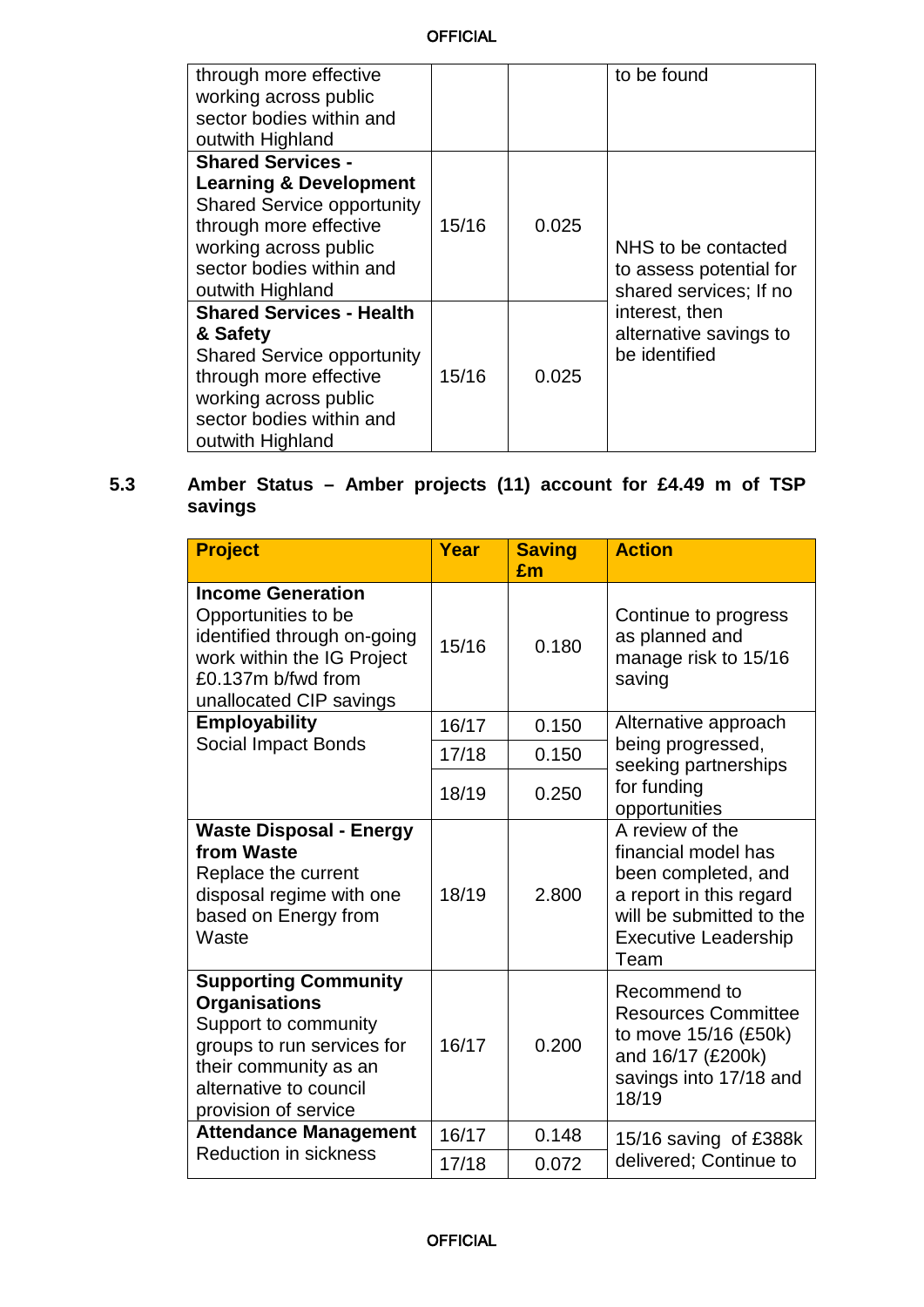| OFFICIAL |  |
|----------|--|
|----------|--|

| absence by continuing to<br>adopt a robust and<br>consistent approach to<br>attendance management                                                            | 18/19 | 0.071 | progress as planned<br>and manage risks to<br>remainder of savings       |
|--------------------------------------------------------------------------------------------------------------------------------------------------------------|-------|-------|--------------------------------------------------------------------------|
| <b>Information Management</b><br>Generate cashable savings<br>through the implementation<br>of better information<br>management processes.                   | 15/16 | 0.090 | Continue to progress<br>as planned and<br>manage risk to 15/16<br>saving |
| <b>ICT</b><br>Develop ICT architecture &<br>related efficiencies                                                                                             | 16/17 | 0.200 | Continue to progress<br>as planned and<br>manage risk to 16/17<br>saving |
| <b>Shared Services - Care</b><br>Performance &<br><b>Contracting</b><br>Opportunity to generate<br>efficiency savings through<br>a Shared Service model      | 16/17 | 0.032 | Continue to progress<br>as planned and<br>manage risk to 16/17<br>saving |
| <b>Shared Services -</b><br><b>Finance - Computer</b><br><b>Audit</b><br>Potential to increase<br>income by selling service<br>to other local authorities    | 16/17 | 0.020 | Continue to progress<br>as planned and<br>manage risk to 16/17<br>saving |
| <b>Shared Services -</b><br><b>Revenues</b><br><b>Shared Service opportunity</b><br>through more effective<br>working with other local<br>authorities        | 16/17 | 0.100 | Continue to progress<br>as planned and<br>manage risk to 16/17<br>saving |
| <b>Shared Services -</b><br><b>Corporate Fraud</b><br><b>Shared Service opportunity</b><br>through more effective<br>working with other local<br>authorities | 16/17 | 0.025 | Continue to progress<br>as planned and<br>manage risk to 16/17<br>saving |

# **5.4 Red/Amber Projects - Recommended Action Impact on Savings**

The following table reflects the impact on year on year savings of the recommended actions in respect of savings with a status of Red and Amber:

|                | 15/16<br>(m) | 16/17<br>(m) | 17/18<br>(m) | 18/19<br>(m) | <b>Total</b><br>(m) |
|----------------|--------------|--------------|--------------|--------------|---------------------|
| <b>Budget</b>  | 3.914        | 4.483        | 2.659        | 7.374        | 18.430              |
| <b>Revised</b> | 3.659        | 4.371        | 2.659        | 7.741        | 18.430              |
| Variance       | (0.255)      | (0.112)      | 0.000        | 0.367        | 0.000               |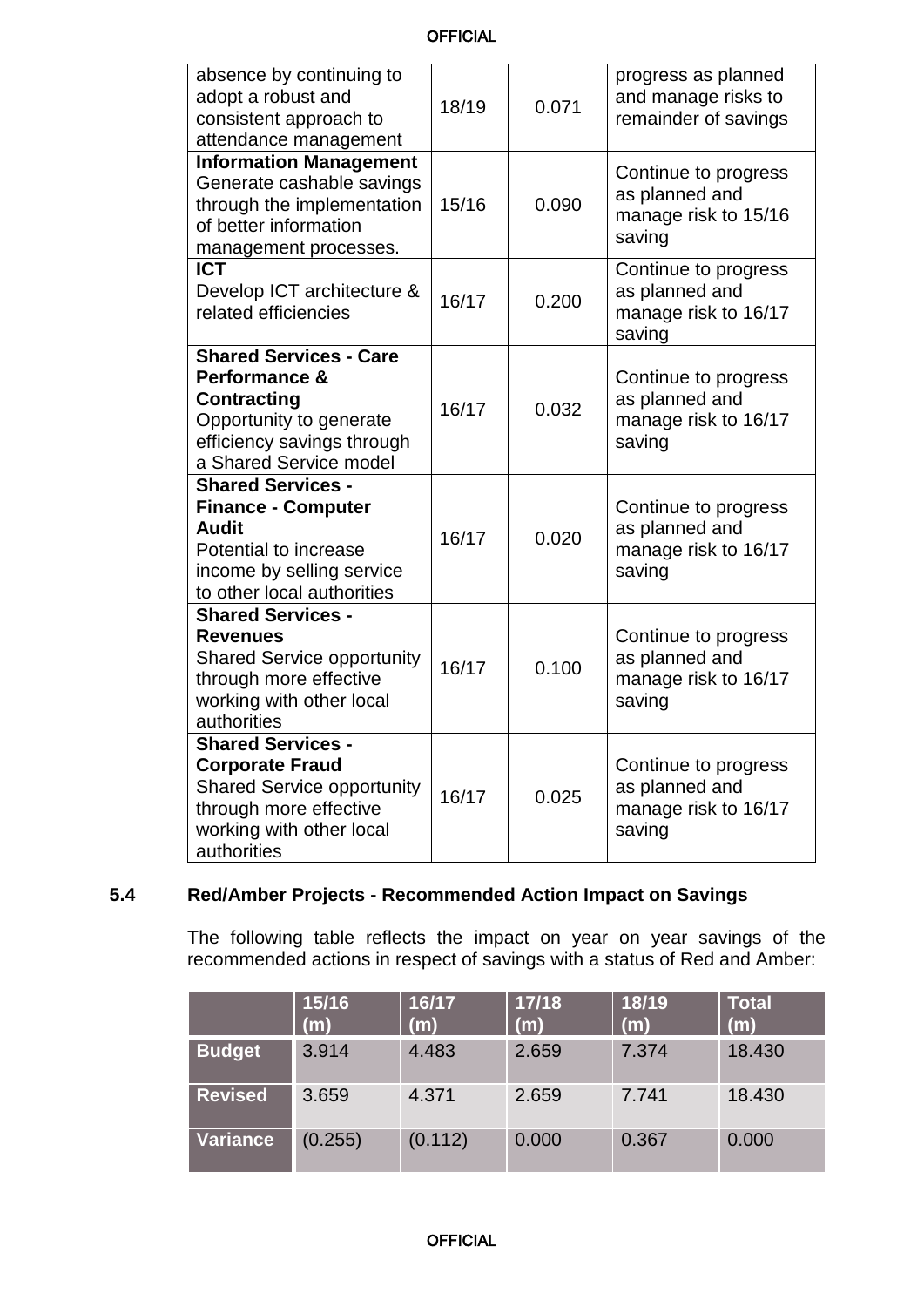# **5.5 Alternative Savings**

As the totality of savings approved in December 2014 cannot be guaranteed, timeous financial decision making including finding alternate savings is part of the governance process, and the following are the alternative savings identified to date:

| <b>Project</b>                                                                                                                                                                  | <b>Saving</b><br>(Year) |
|---------------------------------------------------------------------------------------------------------------------------------------------------------------------------------|-------------------------|
| <b>Integra</b> – maximising benefits from the implementation of<br>the new Finance Management System                                                                            | tbc                     |
| Lease Breaks - report to the TSP Board December 2015<br>identifying lease breaks coming up over the next 3-5 years,<br>and to the extent these may provide saving opportunities | tbc                     |
| <b>Inverness Service Point - Service Point to be moved to</b><br>refurbished area of Town House March 2017                                                                      | £115k<br>(16/17)        |
| <b>Invergordon, 62 High Street - lease termination</b>                                                                                                                          | £50k<br>(16/17)         |
| <b>Shared Payroll System</b> – discussions ongoing to explore<br>potential opportunity of sharing the Council's system with<br>another organisation                             | tbc                     |
| The Highland Council's Water Spend: potential access<br>to grant to reduce costs below the typical local authority<br>benchmark                                                 | tbc                     |

## **6 Risk Implications**

**6.1** All projects and programmes in the Transformational agenda will maintain a risk and issue management method. There are no headline risks to be raised at this point.

## **7 Resource Implications**

- **7.1** As part of the standards set out for the management of projects, resources are identified on a project by project basis, detailing requirements for support and resource for ICT, Workforce Planning, Finance, Procurement, Project and Change Management.
- **7.2** The Corporate Improvement Team are deployed to deliver specific key projects, and also provide support and advice where required to project leads across all TSP projects.
- **7.3** Service specific resource is managed by Project Leads in conjunction with relevant Portfolio Holders.

## **8 Legal Implications**

**8.1** No issues

# **9 Equalities and Climate Change Implications**

**9.1** All projects or initiatives will undertake equalities and/ or climate change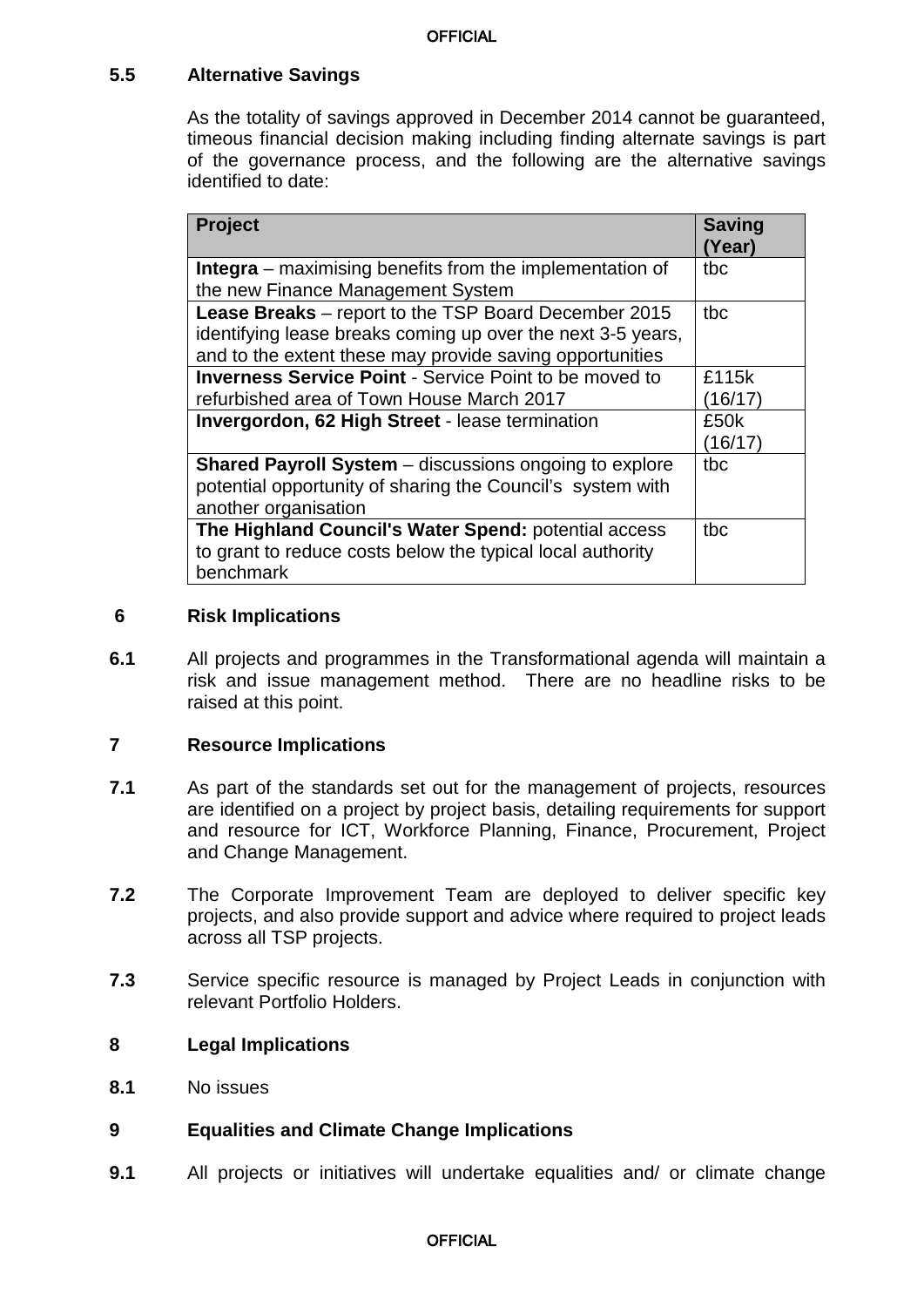impact screening where appropriate, to date no issues have been identified.

### **10 Gaelic Implications**

**10.1** No issues

#### **11 Rural Implications**

**11.1** There are no Rural implications as a result of this report, though Rural Impact Screening and Assessments will be undertaken on individual projects as required.

#### **12 Recommendations**

- **12.1** Members are asked to:
	- 1. Note progress with the delivery of the Transformational Savings Programme.
	- 2. Note actions being taken to ensure savings are delivered.
	- 3. Approve recommended changes to savings as follows:
		- a) Transport Programme: 15/16 savings balance of £117k carried forward with remaining years savings re-profiled
		- b) Waste Disposal Anaerobic Digestion: saving not deliverable and alternative to be identified
		- c) Supporting Community Organisations: move 15/16 (£50k) and 16/17 (£200k) savings into 17/18 and 18/19
		- d) Mobile Service Delivery: 15/16 savings balance of £88k carried forward to 16/17
		- e) Shared Services Business Support: alternative saving to be found

Designation: Depute Chief Executive/ Director of Corporate Development Date: 16/11/15

Author: Matt Bailey, Project Manager, Corporate Development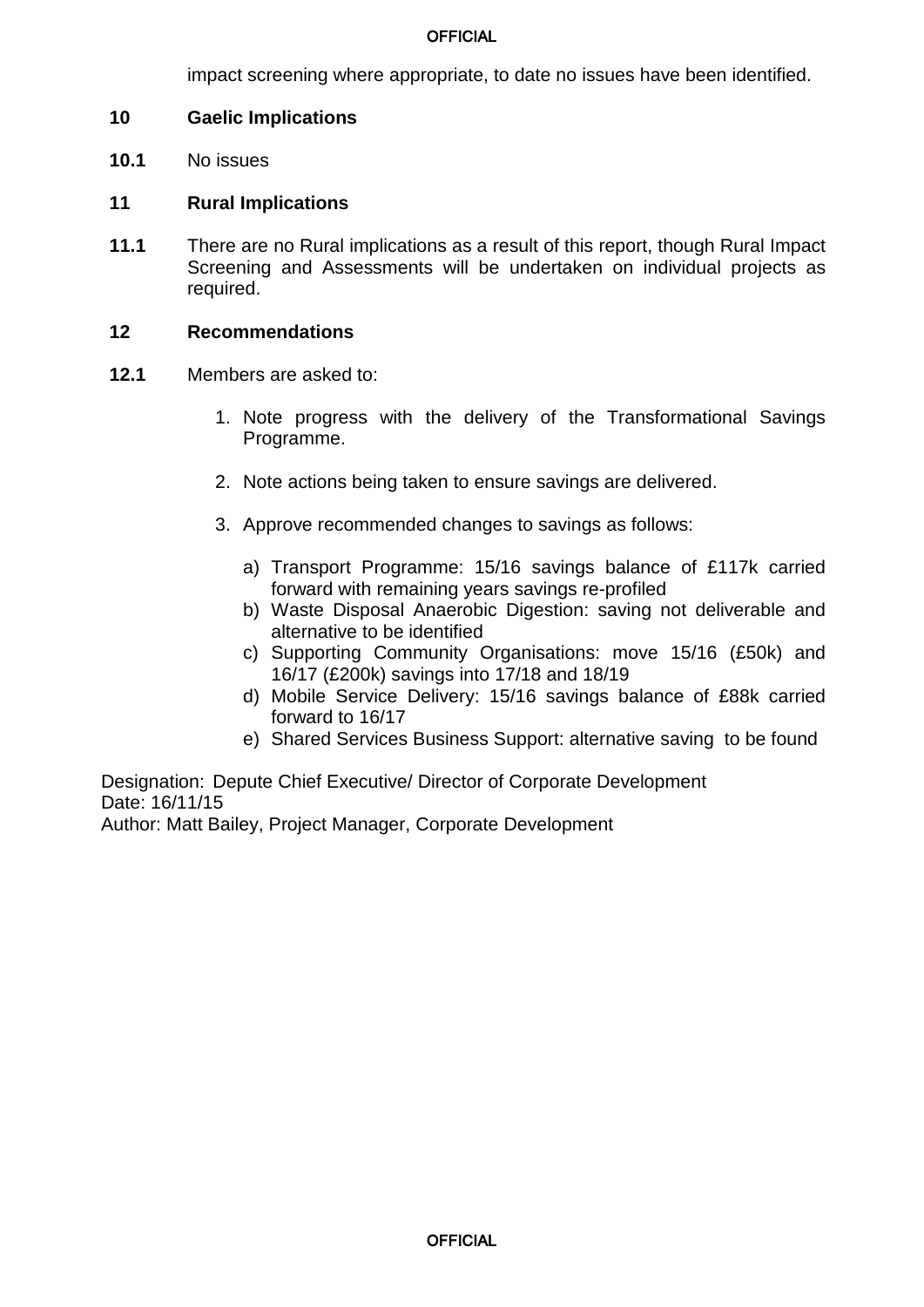# **Appendix 1: List of all TSP Projects and latest reported status**

| <b>Description of Proposal</b>                                                         | Year         | <b>Savings</b><br>£m | <b>Status</b>           |
|----------------------------------------------------------------------------------------|--------------|----------------------|-------------------------|
| <b>Community Development / Health</b>                                                  | 2015/16      |                      |                         |
| Improvement                                                                            | 2016/17      |                      |                         |
| Joint Management of Community<br>Development / Health Improvement                      | 2017/18      |                      |                         |
|                                                                                        | 2018/19      | 0.050                | G                       |
|                                                                                        | <b>Total</b> | 0.050                |                         |
| <b>Marine Fuel</b>                                                                     | 2015/16      |                      |                         |
| Commercial approach to the supply of<br>marine fuel                                    | 2016/17      |                      |                         |
|                                                                                        | 2017/18      |                      |                         |
|                                                                                        | 2018/19      | 0.200                | $\overline{\mathbf{Y}}$ |
|                                                                                        | <b>Total</b> | 0.200                |                         |
| <b>Income Generation</b>                                                               | 2015/16      | 0.180                | A                       |
| Opportunities to be identified through on-<br>going work within the IG Project         | 2016/17      |                      |                         |
|                                                                                        | 2017/18      |                      |                         |
|                                                                                        | 2018/19      |                      |                         |
|                                                                                        | <b>Total</b> | 0.180                |                         |
| <b>Income Generation - Planning</b>                                                    | 2015/16      | 0.045                | G                       |
| Introduce charge for local pre-application<br>advice packs                             | 2016/17      |                      |                         |
|                                                                                        | 2017/18      |                      |                         |
|                                                                                        | 2018/19      |                      |                         |
|                                                                                        | <b>Total</b> | 0.045                |                         |
| <b>Support for Council Renewable</b>                                                   | 2015/16      | 0.003                | G                       |
| <b>Projects</b><br>Capital investment in wind farms, solar                             | 2016/17      | 0.231                | R                       |
| panels and exploitation of methane gas                                                 | 2017/18      | 0.116                | $\mathsf{R}$            |
| from Longman landfill site to generate                                                 | 2018/19      | 0.136                | R                       |
| electricity                                                                            | <b>Total</b> | 0.486                |                         |
| <b>Offshore Wind Farms Community</b>                                                   | 2015/16      |                      |                         |
| <b>Benefit</b><br>Secure community benefit income from                                 | 2016/17      |                      |                         |
| the development of offshore wind farms                                                 | 2017/18      |                      |                         |
|                                                                                        | 2018/19      | 1.000                | G                       |
|                                                                                        | <b>Total</b> | 1.000                |                         |
| <b>P&amp;D Services</b>                                                                | 2015/16      | 0.040                | R                       |
| Levy a fee for accelerating the delivery of<br>discharge of conditions for large scale | 2016/17      |                      |                         |
| projects (generally renewables) within                                                 | 2017/18      |                      |                         |
| specified timescales                                                                   | 2018/19      |                      |                         |
|                                                                                        | <b>Total</b> | 0.040                |                         |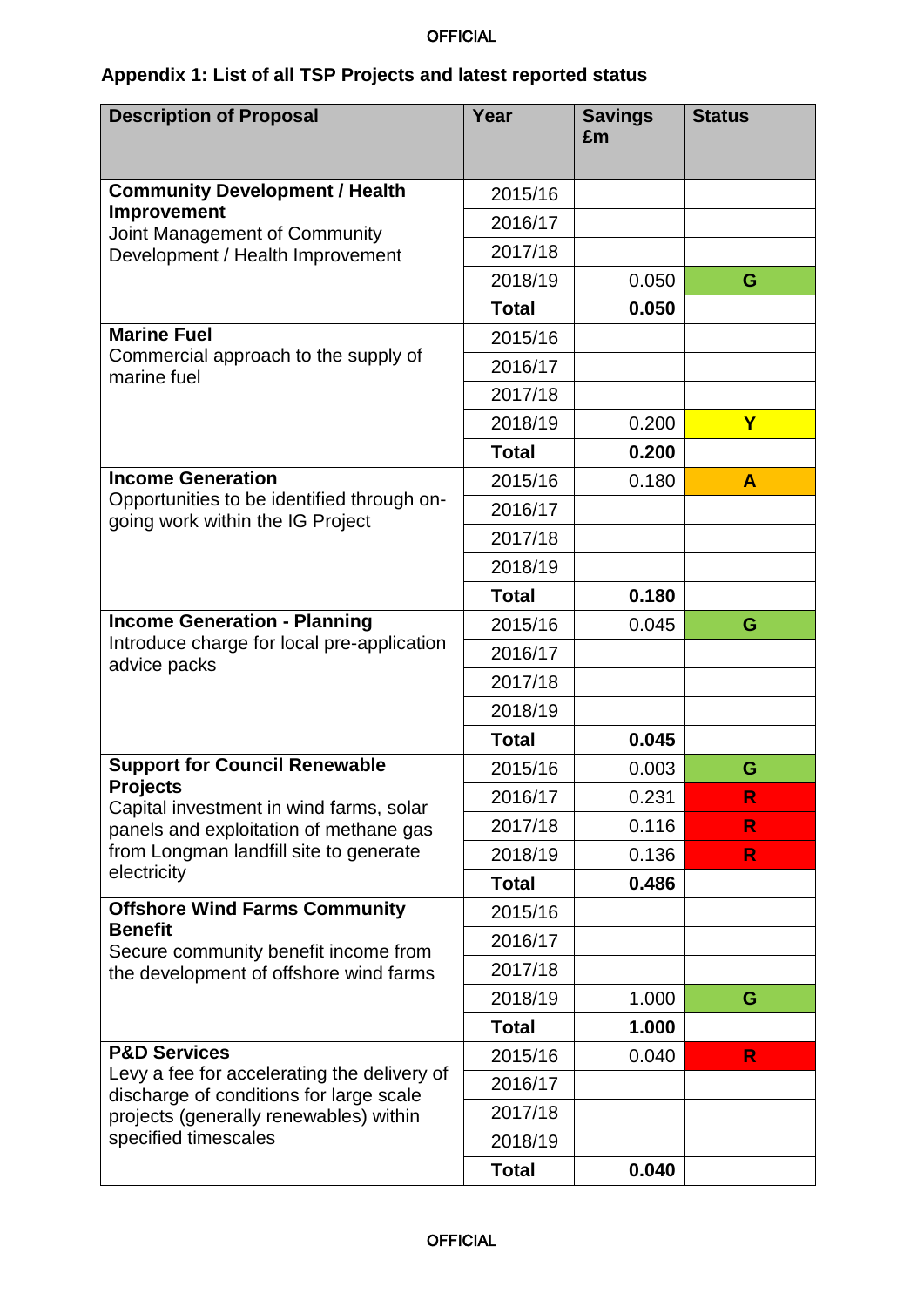| <b>Description of Proposal</b>                                                                                     | Year         | <b>Savings</b><br>£m | <b>Status</b>    |
|--------------------------------------------------------------------------------------------------------------------|--------------|----------------------|------------------|
| <b>Employability</b>                                                                                               | 2015/16      |                      |                  |
| <b>Social Impact Bonds</b>                                                                                         | 2016/17      | 0.150                | A                |
|                                                                                                                    | 2017/18      | 0.150                | A                |
|                                                                                                                    | 2018/19      | 0.250                | $\blacktriangle$ |
|                                                                                                                    | <b>Total</b> | 0.550                |                  |
| <b>Share Support Services - Trading</b>                                                                            | 2015/16      |                      |                  |
| <b>Standards</b><br>Lead agency model with Moray Council                                                           | 2016/17      | 0.040                | R                |
| being explored                                                                                                     | 2017/18      |                      |                  |
|                                                                                                                    | 2018/19      |                      |                  |
|                                                                                                                    | <b>Total</b> | 0.040                |                  |
| <b>Share Support Services - Building</b>                                                                           | 2015/16      |                      |                  |
| <b>Standards</b><br>Lead agency model with Moray Council                                                           | 2016/17      | 0.040                | R                |
| being explored                                                                                                     | 2017/18      |                      |                  |
|                                                                                                                    | 2018/19      |                      |                  |
|                                                                                                                    | <b>Total</b> | 0.040                |                  |
| <b>Dingwall Office Review</b>                                                                                      | 2015/16      | 0.130                | G                |
| Savings as included in HC report 13<br>March 2014, based on report to 26                                           | 2016/17      |                      |                  |
| February 2014 FHR Committee                                                                                        | 2017/18      |                      |                  |
|                                                                                                                    | 2018/19      |                      |                  |
|                                                                                                                    | <b>Total</b> | 0.130                |                  |
| <b>Fort William Office Review</b>                                                                                  | 2015/16      |                      |                  |
| Savings as included in HC report 13<br>March 2014, based on report to 27                                           | 2016/17      | 0.105                | G                |
| November 2013 FHR Committee                                                                                        | 2017/18      |                      |                  |
|                                                                                                                    | 2018/19      | 0.268                | G                |
|                                                                                                                    | <b>Total</b> | 0.373                |                  |
| <b>Invergordon SW Office Relocation</b>                                                                            | 2015/16      |                      |                  |
| Relocation of SW Office, 62 High St,<br>Invergordon to Osprey House, Alness                                        | 2016/17      | 0.050                | G                |
|                                                                                                                    | 2017/18      |                      |                  |
|                                                                                                                    | 2018/19      |                      |                  |
|                                                                                                                    | <b>Total</b> | 0.050                |                  |
| <b>Inverness Service Point Relocation</b>                                                                          | 2015/16      |                      |                  |
| Termination of lease for 21-23 Church<br>Street, Inverness and relocation of<br><b>Service Point to Town House</b> | 2016/17      | 0.115                | G                |
|                                                                                                                    | 2017/18      |                      |                  |
|                                                                                                                    | 2018/19      |                      |                  |
|                                                                                                                    | <b>Total</b> | 0.115                |                  |
| <b>Centralise Stores</b>                                                                                           | 2015/16      |                      |                  |
| Centralise stores under one management                                                                             | 2016/17      | 0.030                | G                |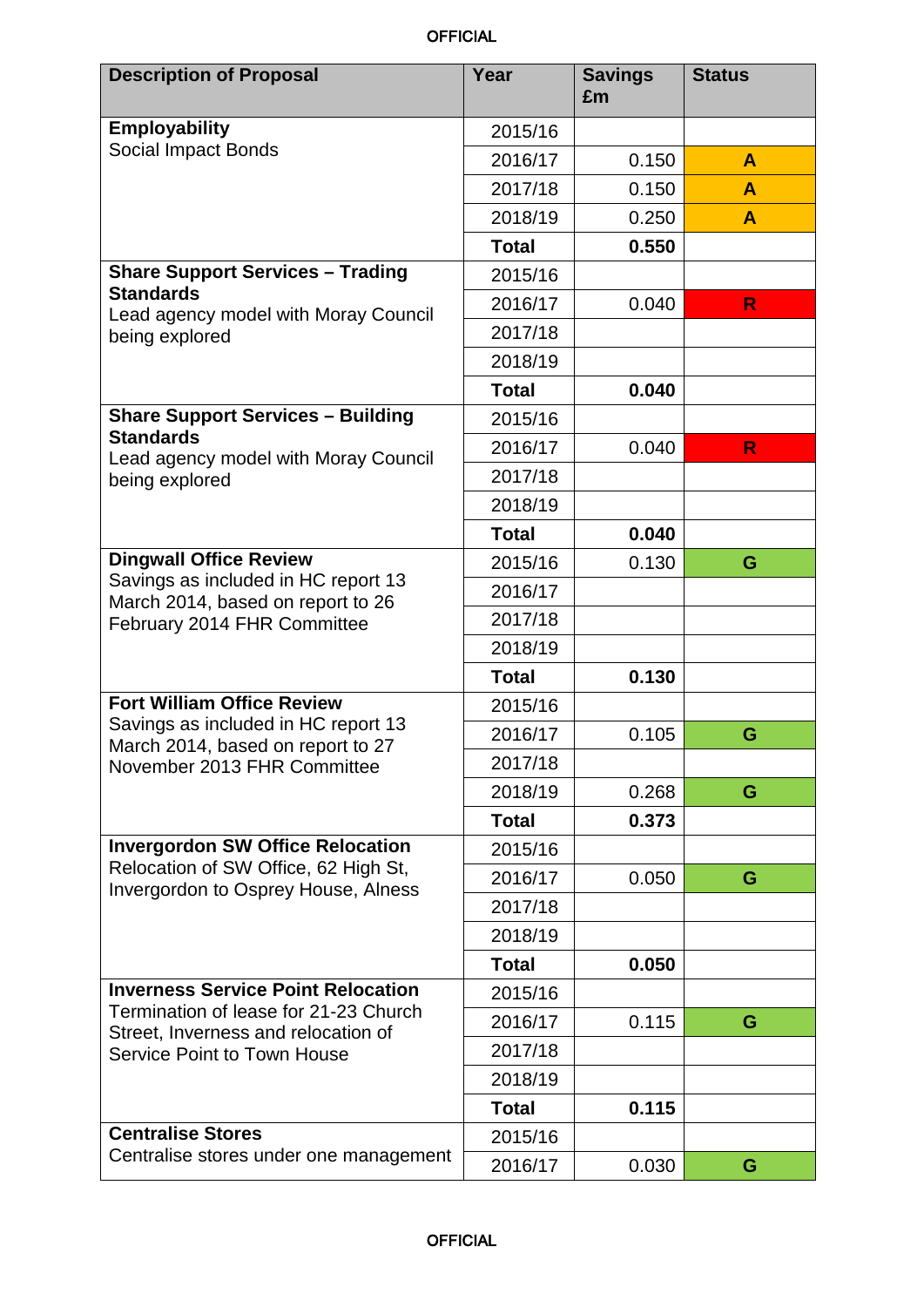| <b>Description of Proposal</b>                                                                                                                                                             | Year         | <b>Savings</b><br>£m | <b>Status</b> |
|--------------------------------------------------------------------------------------------------------------------------------------------------------------------------------------------|--------------|----------------------|---------------|
| structure and use suppliers                                                                                                                                                                | 2017/18      | 0.060                | G             |
|                                                                                                                                                                                            | 2018/19      |                      |               |
|                                                                                                                                                                                            | <b>Total</b> | 0.090                |               |
| <b>Fuel Procurement</b>                                                                                                                                                                    | 2015/16      | 0.210                | G             |
| Rationalise arrangements for fuel                                                                                                                                                          | 2016/17      |                      |               |
| procurement                                                                                                                                                                                | 2017/18      |                      |               |
|                                                                                                                                                                                            | 2018/19      |                      |               |
|                                                                                                                                                                                            | <b>Total</b> | 0.210                |               |
| <b>Transport Programme</b>                                                                                                                                                                 | 2015/16      | 0.367                | R             |
| Seeking contract variation opportunities                                                                                                                                                   | 2016/17      | 0.894                | G             |
| for school and public bus services<br>provision; home-to-school transport                                                                                                                  | 2017/18      | 0.766                | G             |
| efficiencies; future services provision re-                                                                                                                                                | 2018/19      | 0.219                | G             |
| tendering                                                                                                                                                                                  | <b>Total</b> | 2.246                |               |
| <b>Reduction in Light Vehicles and Plant</b>                                                                                                                                               | 2015/16      | 0.100                | $\mathbf Y$   |
| 3 year programme to reduce the number<br>of items of light vehicles and plant utilised                                                                                                     | 2016/17      | 0.100                | G             |
| full-time by the Council                                                                                                                                                                   | 2017/18      | 0.100                | G             |
|                                                                                                                                                                                            | 2018/19      |                      |               |
|                                                                                                                                                                                            | <b>Total</b> | 0.300                |               |
| <b>Waste Disposal - Energy from Waste</b>                                                                                                                                                  | 2015/16      |                      |               |
| Replace the current disposal regime with<br>one based on Energy from Waste                                                                                                                 | 2016/17      |                      |               |
|                                                                                                                                                                                            | 2017/18      |                      |               |
|                                                                                                                                                                                            | 2018/19      | 2.800                | A             |
|                                                                                                                                                                                            | <b>Total</b> | 2.800                |               |
| <b>Waste Disposal - Anaerobic Digestion</b>                                                                                                                                                | 2015/16      |                      |               |
| Develop and operate Anaerobic Digestion<br>plant to produce renewable power and<br>heat from food and garden waste                                                                         | 2016/17      |                      |               |
|                                                                                                                                                                                            | 2017/18      |                      |               |
|                                                                                                                                                                                            | 2018/19      | 0.200                | R.            |
|                                                                                                                                                                                            | <b>Total</b> | 0.200                |               |
| <b>Supporting Community Organisations</b>                                                                                                                                                  | 2015/16      | 0.050                | R             |
| Support to community groups to run<br>services for their community as an<br>alternative to council provision of service                                                                    | 2016/17      | 0.200                | A             |
|                                                                                                                                                                                            | 2017/18      | 0.300                | G             |
|                                                                                                                                                                                            | 2018/19      | 0.450                | G             |
|                                                                                                                                                                                            | <b>Total</b> | 1.000                |               |
| <b>Transferring Council Assets into</b><br><b>Community Ownership</b><br>Support the transfer of assets to<br>community organisation to run and be<br>responsible for on-going maintenance | 2015/16      |                      |               |
|                                                                                                                                                                                            | 2016/17      |                      |               |
|                                                                                                                                                                                            | 2017/18      |                      |               |
|                                                                                                                                                                                            | 2018/19      | 0.500                | G             |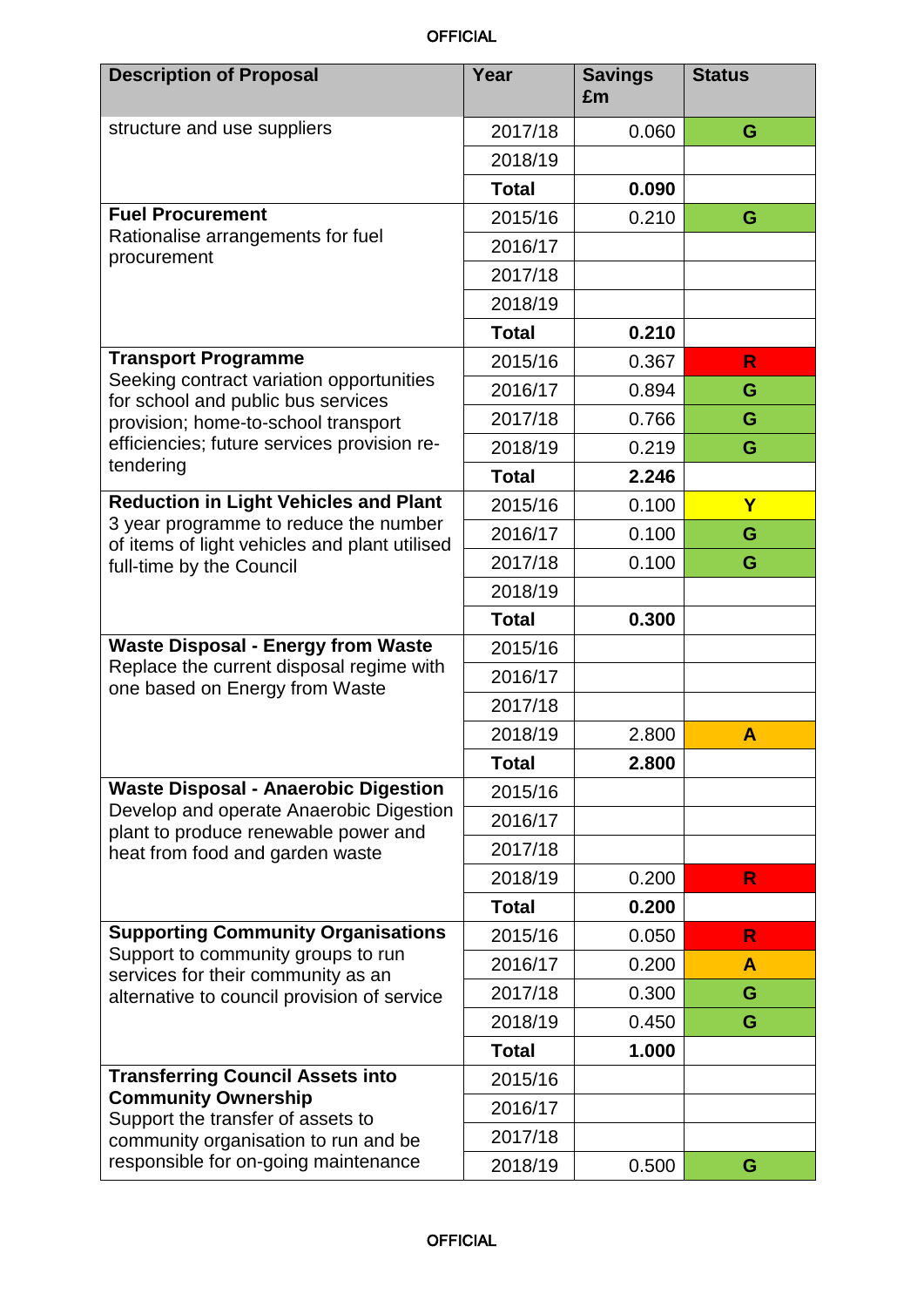| <b>Description of Proposal</b>                                                                                                                           | Year         | <b>Savings</b><br>£m | <b>Status</b>    |
|----------------------------------------------------------------------------------------------------------------------------------------------------------|--------------|----------------------|------------------|
|                                                                                                                                                          | <b>Total</b> | 0.500                |                  |
| <b>Entitlements &amp; Digital Services</b><br>Simplifying & streamlining entitlements<br>applications processes<br>Channel shift activity - increase the | 2015/16      | 0.370                | G                |
|                                                                                                                                                          | 2016/17      | 0.340                | G                |
|                                                                                                                                                          | 2017/18      | 0.240                | G                |
| number of services accessible on-line, via                                                                                                               | 2018/19      | 0.350                | G                |
| the Council's website, and via the<br><b>Council's Service Centre</b>                                                                                    | <b>Total</b> | 1.300                |                  |
| <b>Attendance Management</b>                                                                                                                             | 2015/16      | 0.388                | G                |
| Reduction in sickness absence by                                                                                                                         | 2016/17      | 0.148                | A                |
| continuing to adopt a robust and                                                                                                                         |              |                      |                  |
| consistent approach to attendance<br>management                                                                                                          | 2017/18      | 0.072                | A                |
|                                                                                                                                                          | 2018/19      | 0.071                | $\blacktriangle$ |
|                                                                                                                                                          | <b>Total</b> | 0.679                |                  |
| <b>Travel, Subsistence and Overtime</b><br>Reduction in the costs of staff travel,                                                                       | 2015/16      | 0.326                | G                |
| subsistence and overtime through                                                                                                                         | 2016/17      | 0.124                | G                |
| management action and greater use of                                                                                                                     | 2017/18      | 0.061                | G                |
| technology                                                                                                                                               | 2018/19      | 0.060                | G                |
|                                                                                                                                                          | <b>Total</b> | 0.571                |                  |
| Licensing                                                                                                                                                | 2015/16      |                      |                  |
| Creation of a single licensing team to deal<br>with the administration of all licenses                                                                   | 2016/17      |                      |                  |
|                                                                                                                                                          | 2017/18      |                      |                  |
|                                                                                                                                                          | 2018/19      | 0.050                | G                |
|                                                                                                                                                          | <b>Total</b> | 0.050                |                  |
| <b>Mobile Service Delivery</b>                                                                                                                           | 2015/16      | 0.128                | R                |
| Roll out of processes developed for                                                                                                                      | 2016/17      | 0.256                | G                |
| Housing in support of mobile working,<br>scheduling and appointments                                                                                     | 2017/18      | 0.128                | G                |
|                                                                                                                                                          | 2018/19      |                      |                  |
|                                                                                                                                                          | <b>Total</b> | 0.512                |                  |
| <b>PFN - SWAN</b>                                                                                                                                        | 2015/16      |                      |                  |
| Scottish Wide Area Network to replace<br>the Pathfinder North Network                                                                                    | 2016/17      |                      |                  |
|                                                                                                                                                          | 2017/18      | 0.354                | G                |
|                                                                                                                                                          | 2018/19      |                      |                  |
|                                                                                                                                                          | <b>Total</b> | 0.354                |                  |
| <b>Information Management</b><br>Generate cashable savings through the<br>implementation of better information<br>management processes.                  | 2015/16      | 0.090                | A                |
|                                                                                                                                                          | 2016/17      | 0.160                | G                |
|                                                                                                                                                          | 2017/18      |                      |                  |
|                                                                                                                                                          | 2018/19      |                      |                  |
|                                                                                                                                                          | <b>Total</b> | 0.250                |                  |
| <b>ICT</b>                                                                                                                                               | 2015/16      |                      |                  |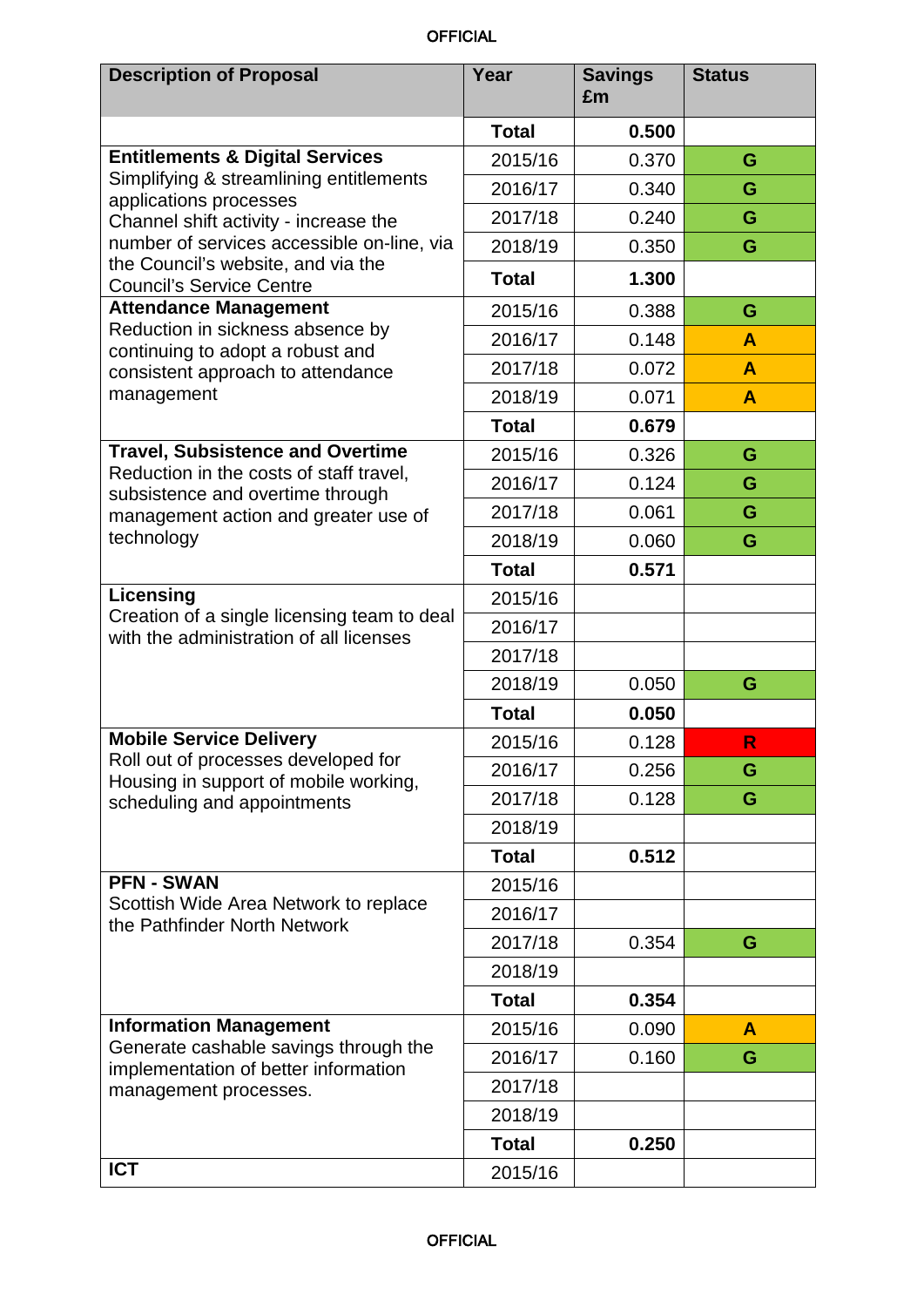| <b>Description of Proposal</b>                                                      | Year         | <b>Savings</b><br>£m | <b>Status</b> |
|-------------------------------------------------------------------------------------|--------------|----------------------|---------------|
| Develop ICT architecture & related<br>efficiencies                                  | 2016/17      | 0.200                | A             |
|                                                                                     | 2017/18      | 0.200                | G             |
|                                                                                     | 2018/19      | 0.250                | G             |
|                                                                                     | <b>Total</b> | 0.650                |               |
| <b>Share Support Services - Legal &amp;</b>                                         | 2015/16      |                      |               |
| <b>Democratic Services</b><br>Potential to share services with                      | 2016/17      | 0.040                | G             |
| neighbouring council and to reduce cost                                             | 2017/18      |                      |               |
| of purchasing external legal services                                               | 2018/19      |                      |               |
|                                                                                     | <b>Total</b> | 0.040                |               |
| <b>Debt Recovery and Management</b>                                                 | 2015/16      |                      |               |
| Review effectiveness of existing service                                            | 2016/17      |                      |               |
|                                                                                     | 2017/18      |                      |               |
|                                                                                     | 2018/19      | 0.250                | G             |
|                                                                                     | <b>Total</b> | 0.250                |               |
| <b>Treasury Management</b>                                                          | 2015/16      | 1.175                | G             |
| Tactical borrowing including continuation<br>of existing practice of utilising cash | 2016/17      | 0.778                | G             |
| balances as an alternative to new                                                   | 2017/18      |                      |               |
| borrowing                                                                           | 2018/19      |                      |               |
|                                                                                     | <b>Total</b> | 1.953                |               |
| <b>Procurement</b>                                                                  | 2015/16      | 0.062                | G             |
| Approach to procurement - examine<br>extent of contract use and cost of buying      | 2016/17      | 0.063                | G             |
| off-contract                                                                        | 2017/18      | 0.062                | G             |
|                                                                                     | 2018/19      | 0.063                | G             |
|                                                                                     | <b>Total</b> | 0.250                |               |
| <b>Procurement</b><br>Procurement product rationalisation                           | 2015/16      |                      |               |
|                                                                                     | 2016/17      | 0.050                | G             |
|                                                                                     | 2017/18      | 0.050                | G             |
|                                                                                     | 2018/19      | 0.050                | G             |
|                                                                                     | <b>Total</b> | 0.150                |               |
| <b>Leisure Management</b>                                                           | 2015/16      | 0.200                | G             |
| Rationalisation of leisure management                                               | 2016/17      |                      |               |
|                                                                                     | 2017/18      |                      |               |
|                                                                                     | 2018/19      |                      |               |
|                                                                                     | <b>Total</b> | 0.200                |               |
| <b>Shared Services - Care Performance &amp;</b>                                     | 2015/16      |                      |               |
| <b>Contracting</b><br>Opportunity to generate efficiency savings                    | 2016/17      | 0.032                | A             |
|                                                                                     | 2017/18      |                      |               |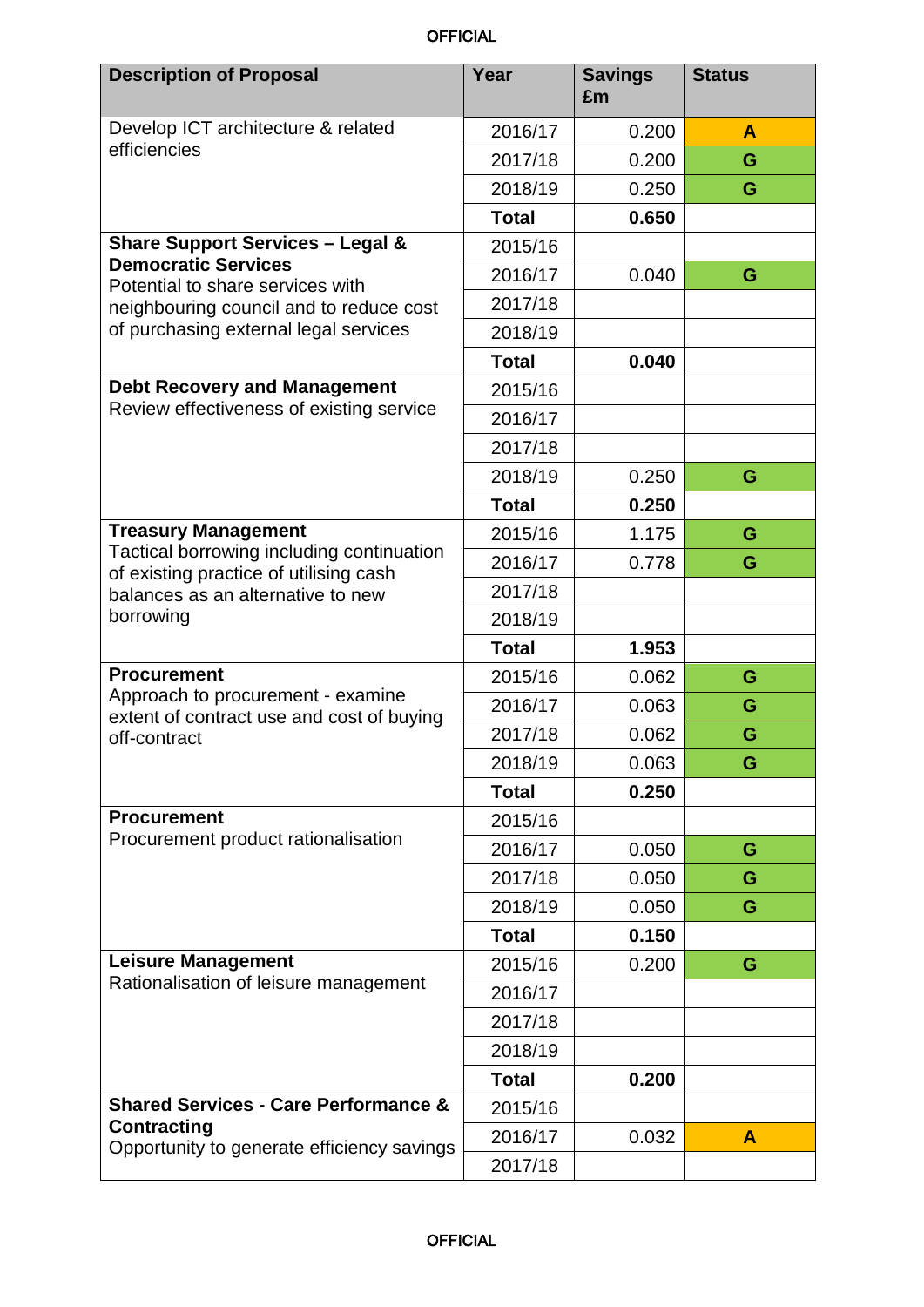| <b>Description of Proposal</b>                                                                                                                                                           | Year         | <b>Savings</b><br>£m | <b>Status</b> |
|------------------------------------------------------------------------------------------------------------------------------------------------------------------------------------------|--------------|----------------------|---------------|
| through a Shared Service model                                                                                                                                                           | 2018/19      |                      |               |
|                                                                                                                                                                                          | <b>Total</b> | 0.032                |               |
| <b>Shared Services - Finance -</b>                                                                                                                                                       | 2015/16      |                      |               |
| <b>Procurement</b>                                                                                                                                                                       | 2016/17      | 0.040                | Y             |
| Shared Service opportunity through more<br>effective working across public sector                                                                                                        | 2017/18      |                      |               |
| bodies within and outwith Highland                                                                                                                                                       | 2018/19      |                      |               |
|                                                                                                                                                                                          | <b>Total</b> | 0.040                |               |
| <b>Shared Services - Finance - Computer</b>                                                                                                                                              | 2015/16      |                      |               |
| Audit                                                                                                                                                                                    | 2016/17      | 0.020                | A             |
| Potential to increase income by selling<br>service to other local authorities                                                                                                            | 2017/18      |                      |               |
|                                                                                                                                                                                          | 2018/19      |                      |               |
|                                                                                                                                                                                          | <b>Total</b> | 0.020                |               |
| <b>Shared Services - Business Support</b>                                                                                                                                                | 2015/16      |                      |               |
| Shared Service opportunity through more<br>effective working across public sector                                                                                                        | 2016/17      | 0.100                | R             |
| bodies within and outwith Highland                                                                                                                                                       | 2017/18      |                      |               |
|                                                                                                                                                                                          | 2018/19      |                      |               |
|                                                                                                                                                                                          | <b>Total</b> | 0.100                |               |
| <b>Shared Services - Revenues</b>                                                                                                                                                        | 2015/16      |                      |               |
| Shared Service opportunity through more<br>effective working with other local<br>authorities                                                                                             | 2016/17      | 0.100                | A             |
|                                                                                                                                                                                          | 2017/18      |                      |               |
|                                                                                                                                                                                          | 2018/19      |                      |               |
|                                                                                                                                                                                          | <b>Total</b> | 0.100                |               |
| <b>Shared Services - Corporate Fraud</b>                                                                                                                                                 | 2015/16      |                      |               |
| Shared Service opportunity through more<br>effective working with other local<br>authorities                                                                                             | 2016/17      | 0.025                | A             |
|                                                                                                                                                                                          | 2017/18      |                      |               |
|                                                                                                                                                                                          | 2018/19      |                      |               |
|                                                                                                                                                                                          | <b>Total</b> | 0.025                |               |
| <b>Shared Services - Learning &amp;</b><br><b>Development</b><br>Shared Service opportunity through more<br>effective working across public sector<br>bodies within and outwith Highland | 2015/16      | 0.025                | $\mathsf{R}$  |
|                                                                                                                                                                                          | 2016/17      |                      |               |
|                                                                                                                                                                                          | 2017/18      |                      |               |
|                                                                                                                                                                                          | 2018/19      |                      |               |
|                                                                                                                                                                                          | <b>Total</b> | 0.025                |               |
| <b>Shared Services - Health &amp; Safety</b><br>Shared Service opportunity through more<br>effective working across public sector<br>bodies within and outwith Highland                  | 2015/16      | 0.025                | $\mathsf{R}$  |
|                                                                                                                                                                                          | 2016/17      |                      |               |
|                                                                                                                                                                                          | 2017/18      |                      |               |
|                                                                                                                                                                                          | 2018/19      |                      |               |
|                                                                                                                                                                                          | <b>Total</b> | 0.025                |               |